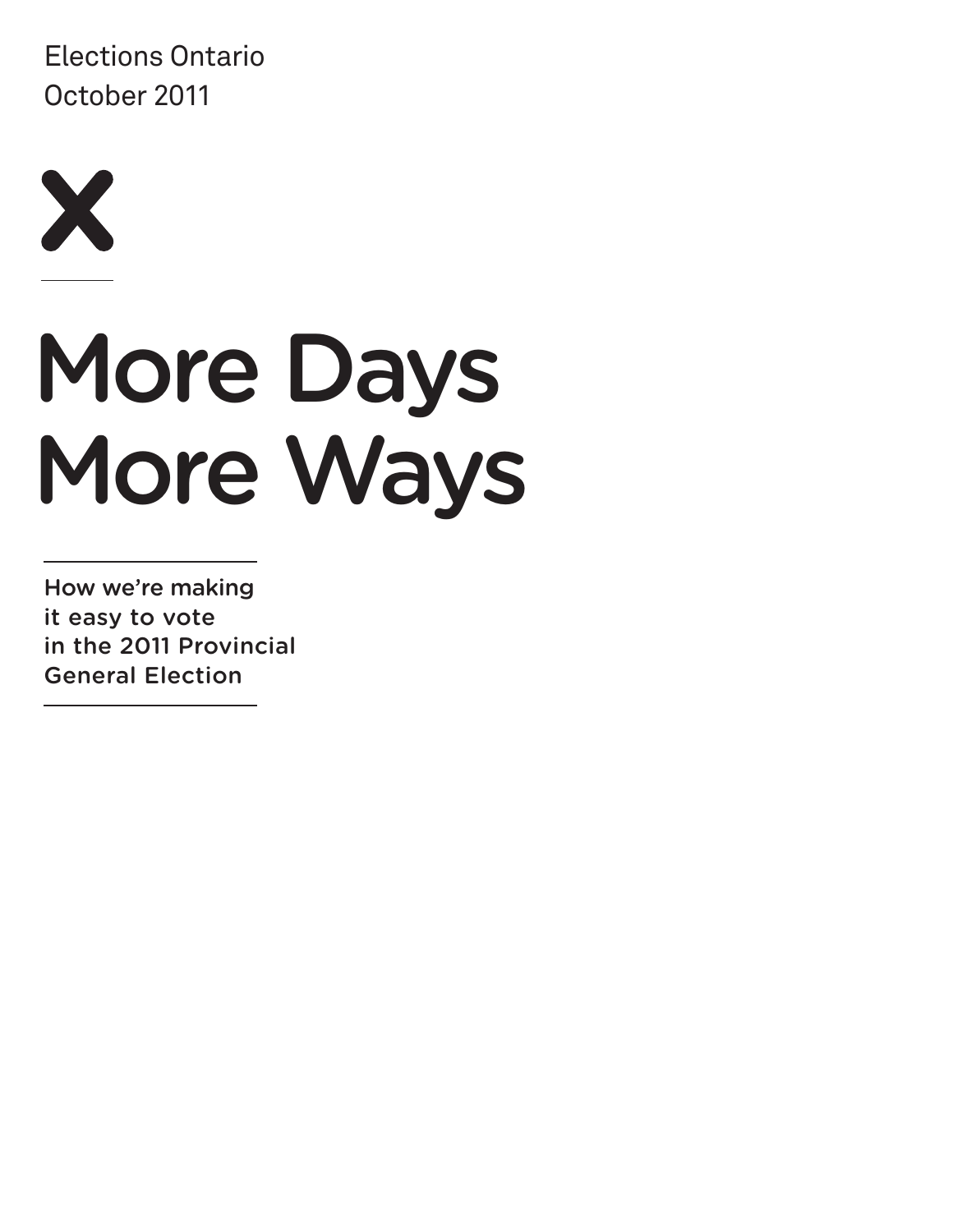Welcome to the new face of Elections Ontario. It's all part of our mission to make voting easy and put the voter first.

To vote you must be:

- • 18 years of age or older
- • A Canadian citizen, **and**
- • A resident of Ontario

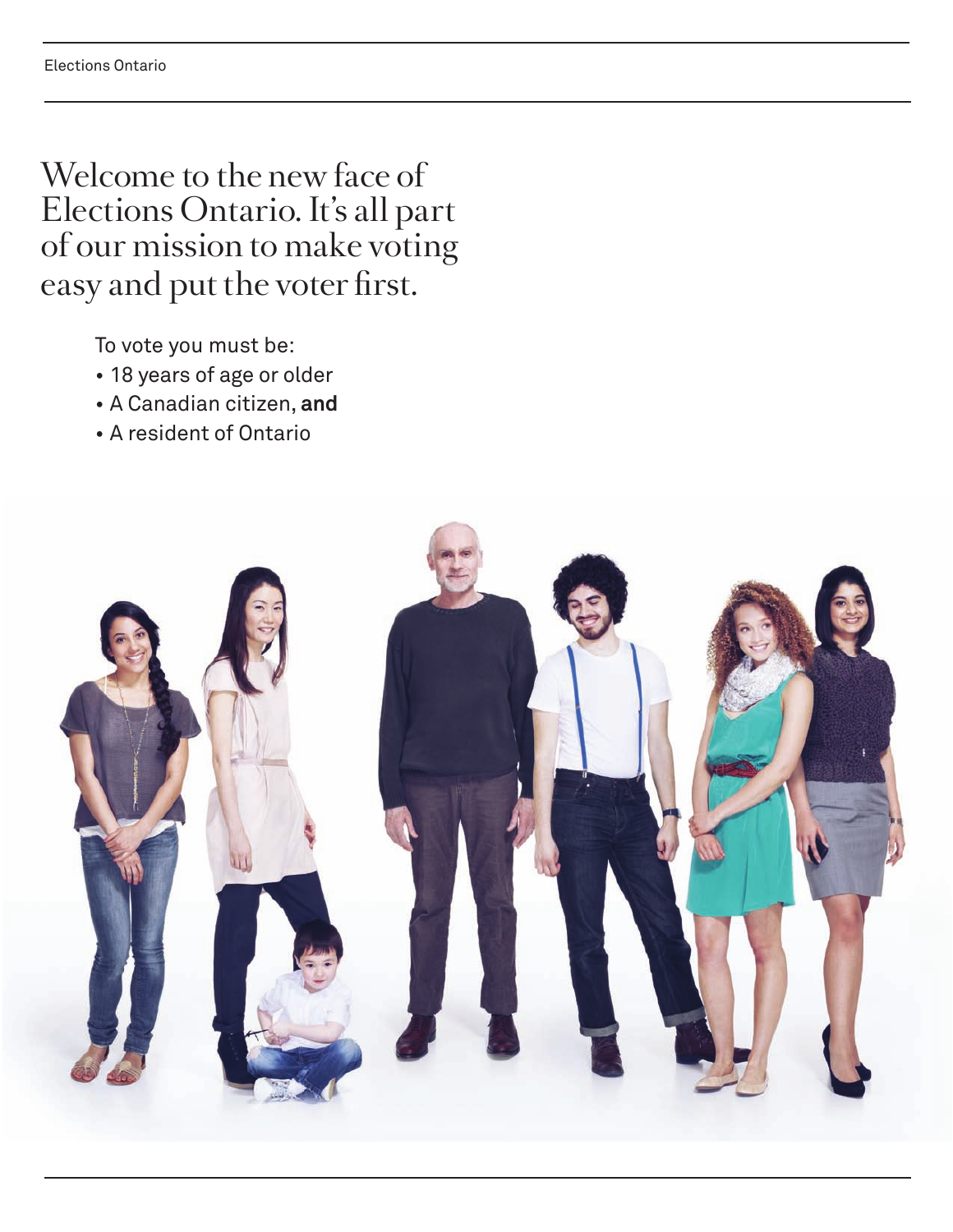# What's in here

You have more options than ever before to vote in the way that suits you best. This catalogue will guide you through the many choices you have to help you create a personalized voting experience that's as easy as possible. It's all part of our goal to make voting easy.

## More Days to Vote **1**

#### 29 Days to Vote **4 5**

Ontario now offers 29 days to vote. To vote in person at your returning office or **12 13 14** satellite office on any of the 28 days before election day, download the Special Ballot **15** Application form from our website or contact us to have one sent to you. If you're away from home, you can vote by mail, as long as we receive your ballot by 6:00 PM ET on election day. Applications can be submitted anytime until 6 days before election day.

Advance polls are open for 10 days, starting 15 days before election day. The dates, times and locations of advance polls are provided on the Notice of Registration Card (NRC) and during the election they'll also be posted on our website and in your newspaper.





NRC Website



01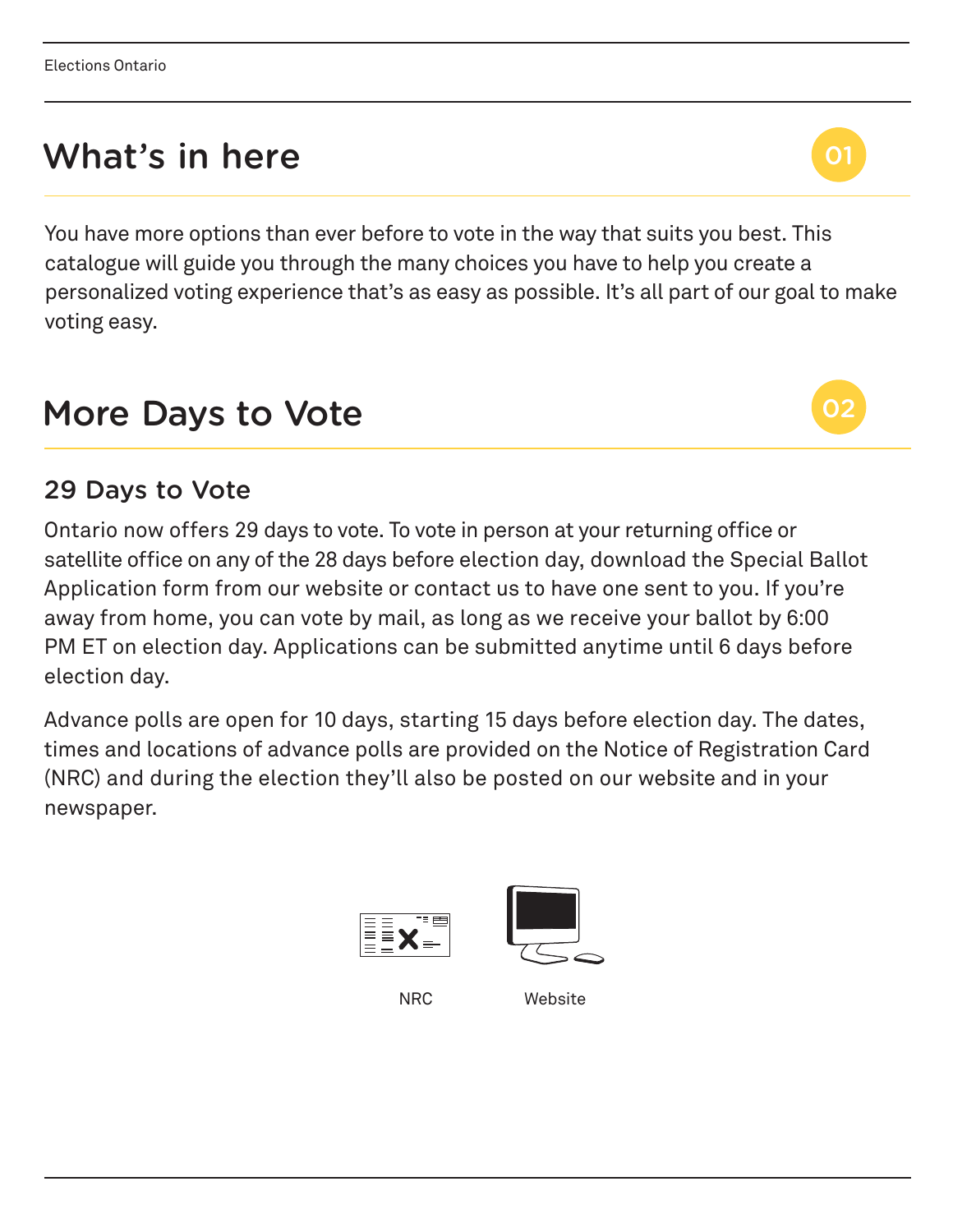

#### September – October 2011



days to vote in a general election (Sept 8-Oct 6)

- 28 days to vote in person with a Special ballot at your returning office (Sept 8-Oct 5)
- 23 days to apply for a Special ballot to vote by mail (Sept 8-Sept 30)
- days to vote with assistive voting technology (Sept 21-Oct 5)
- days to vote at advance polls (Sept 21-Sept 30)
- hours to vote on election day (Oct 6)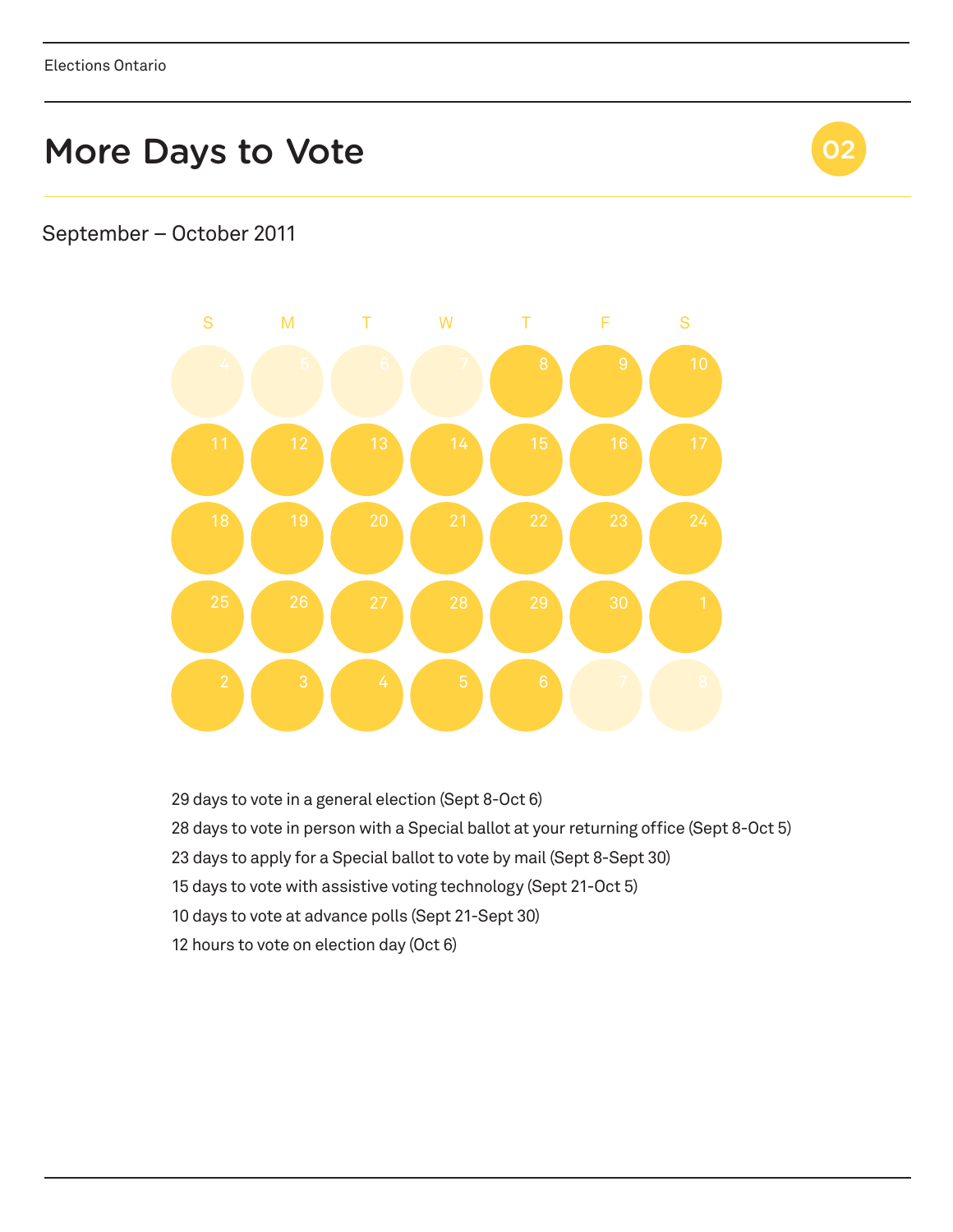

#### Assistive Voting Technology **8 9 10 5**

Assistive voting technology will be available in each returning office and satellite office **12 13 14** beginning 15 days before election day until the day before election day. Options include **15** the audio tactile interface (ATI), paddles and a sip & puff device. Audio instructions are **1 2**available for each choice.



Assistive Devices

Election day polls and advance polls are equipped with magnifiers, easy-grip pencils and ballot templates with Braille numbering and cut-outs.









Ballot template Braille numbers Magnifier Easy-grip pencil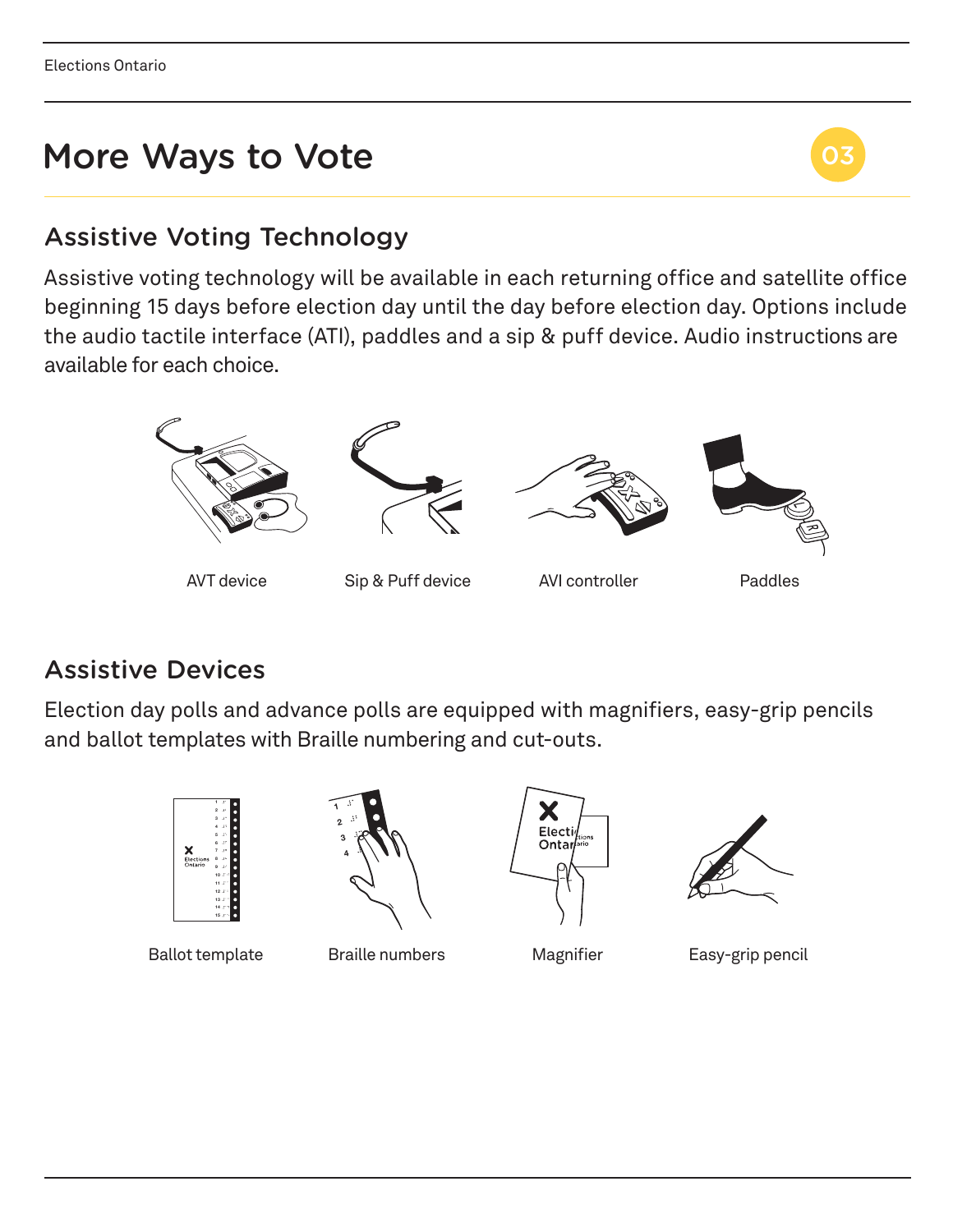

#### Personal Assistance

If you need help at the poll, you can bring a friend or support person, or ask a poll official for help. If you bring someone, you will both be asked to make declarations affirming that assistance is needed and that your vote will be kept secret.

If you require a Sign Language Interpreter, please contact the Canadian Hearing Society Ontario Interpreting Service at www.chs.ca.

The ballot box may be moved by the election officials to facilitate voting by an elderly person or a person with a disability. If you require this assistance, the official will make sure that your privacy is protected while you mark your ballot.

A voter with a service animal is permitted to have the animal with him or her while accessing election services or voting, unless excluded by law.

#### Special Ballots: Vote by Mail or In Person

You can vote in person at your returning office or satellite office on any of the 28 days before election day using a Special ballot.

If you choose to vote by mail, you can apply for a Special Ballot Kit. The vote by mail application is available once the election is called and can be submitted anytime until 6 days before election day.

To use a Special ballot, download the Special Ballot Application form from our website or contact us to have one sent to you.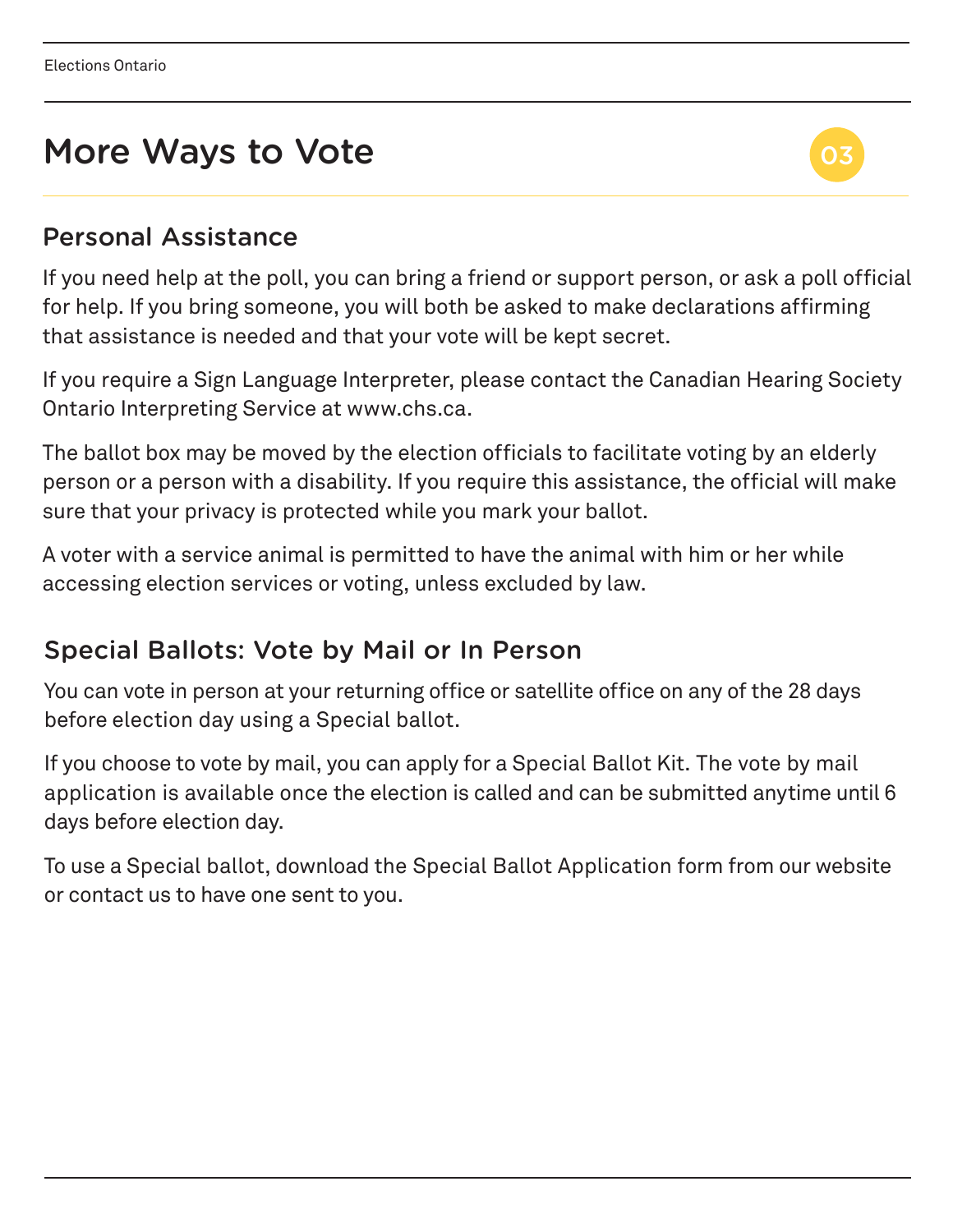

### Special Ballots: Home Visits

If you need help filling out your application and ballot and can't make it to the poll in person, you can request a home visit where election officials will bring the ballot to you. This option is available to individuals who:

- Find it impossible or unreasonably difficult to personally go to the returning office, **and**
- Need assistance with making an application to vote by Special ballot, because of a disability or because they are unable to read or write

### Mobile Polls

Mobile poll visits will be scheduled for many long-term care facilities and hospitals. Scheduled dates and times will be posted at these facilities.

#### University and College Students

If you're living away from your permanent residence to attend school, you can choose to vote in your home electoral district or in the electoral district that you're living in to attend school. You'll need to provide proof of identity and residence in order to vote.

If you're attending school outside of Ontario, you can vote by mail. Just download the Special Ballot Application from our website or contact us to have one sent to you.